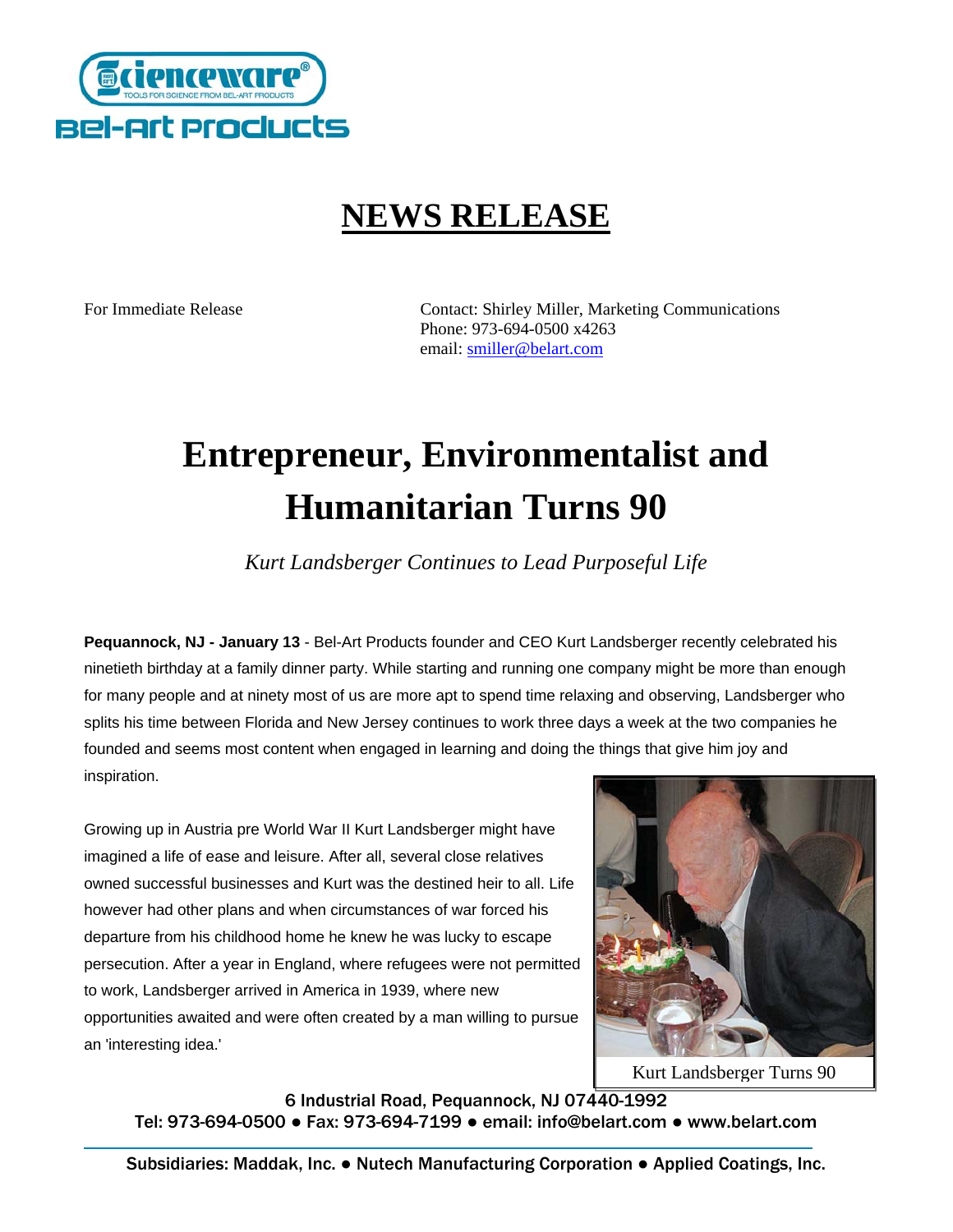Founded in 1946, Bel-Art Products began as a housewares company with Landsberger selling aprons, tablecloths and other accessories made by his wife and business partner Anny on a second hand sewing machine they wer e able to acquire. Only when he discovered that the plastic coating on the fabric being used to make these items was chemically resistant did Landsberger turn his attention to the laboratory market where he soon realize d there was great potential for companies that were 'willing to listen, work hard and develop innovative solutions.'

Bel-Art Products quickly became recognized as a pioneer in the use of plastics in the laboratory market and sixty-Scienceware® brand that solve the everyday challenges faced by scientists and researchers the world over. five years later Landsberger and his company continue to design and manufacture new products under the

(ADL's), Landsberger founded Maddak, Inc. today the largest United States manufacturer of ADL's. Recognizing Landsberger felt that there were many consumers who would benefit from ADL's if they knew about them and had access to them. "ADL's are relatively small and inexpensive products designed to help injured or permanently housekeeping and even recreational activities easier to manage. We concentrated on selling to dealers who were Ableware® product line continues to evolve with changing times and it was Landsberger who recently suggested 'walker bags' to accommodate carrying today's everyday necessities such as cell phones. In 1971, after a trip to Scandinavia where he came across a medical retail store that offered aids for daily living that the few medical suppliers in the United States offering ADL's only sold to institutions or professionals, disabled individuals lead more independent lives by making everyday tasks like dressing, personal care, already serving the public with larger medical items and found a new untapped market" says Landsberger. The



Catching up with a busy man

working in the business and is now President of Bel-Art Products and Allen a graphic designer has also contributed his talents to the companies over the years. In addition to building two businesses, Anny and Kurt Landsberger raised two children, David and Allen and later enjoyed the company of five grandchildren and a recently born great grandbaby. David grew up

or Maddak, Landsberger, who lost his wife and great love Anny earlier this year continues to devote time to activities that he is passionate When not lending his years of expertise and insight to Bel-Art Products about including the work of The Landsberger Foundation which supports environmental causes, historic preservation and teaching

recently honored with the Passaic Basin Environmental Champion Award for his help in protecting and educating others about the environment and this important northern New Jersey ecosystem. chess to inner city children, indulging his passion for the arts and supporting local libraries. Landsberger was

6 Industrial Road, Pequannock, NJ 07440-1992 Tel: 973-694-0500 ● Fax: 973-694-7199 ● email: info@belart.com ● www.belart.com